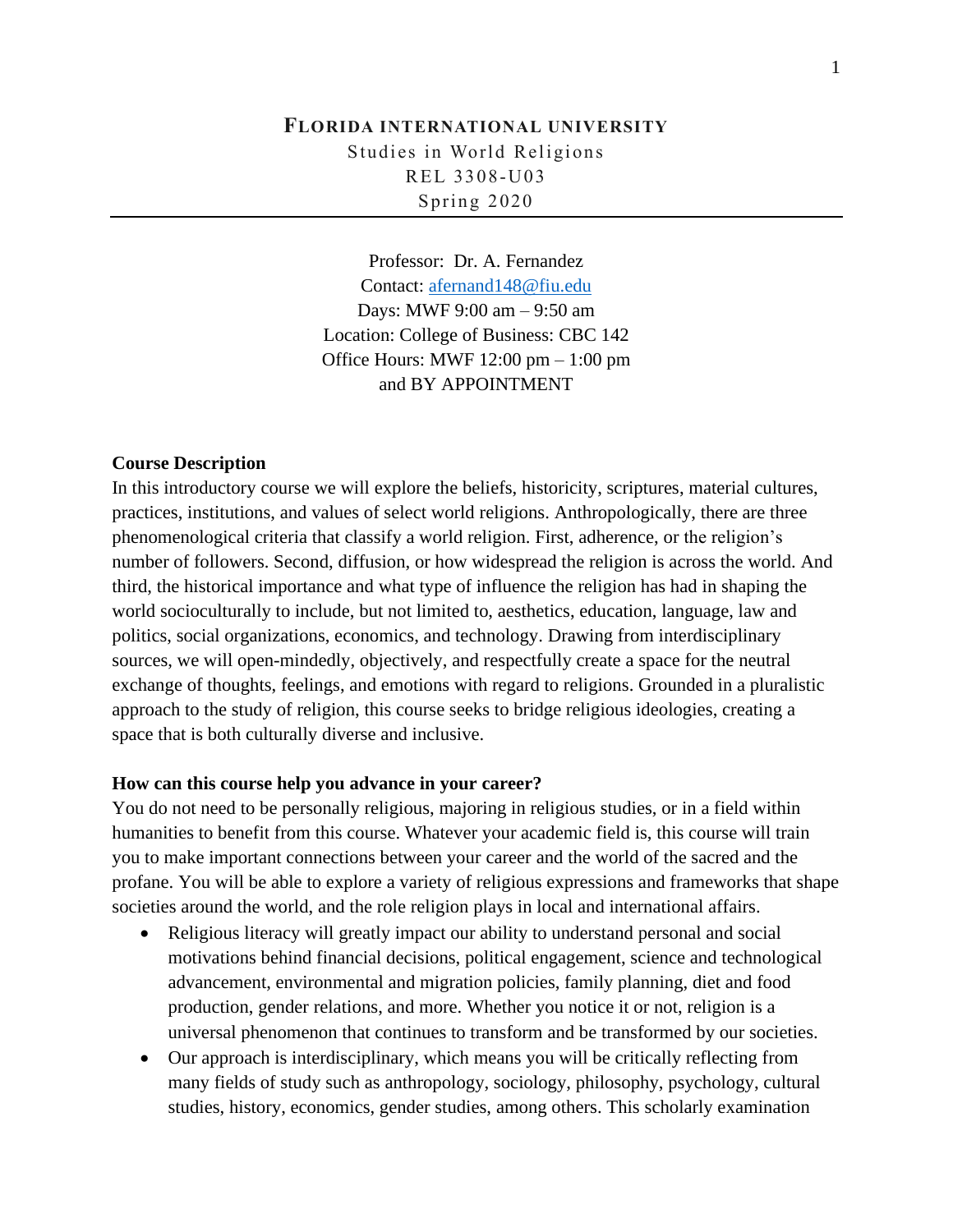will enhance your ability to think critically, communicate effectively, respond sensitively, collaborate with others, and creatively resolve conflict.

### **EVALUATION CRITERIA**

- 1. *Canvas:* All students are required to regularly utilize Canvas for this course. Through this website, students will be able to access course information and materials, upload the assignments, view course announcements, send and receive messages, and access grades.
- 2. *Attendance:* Attendance is mandatory, and absences will affect your grade. If you know that you will have a conflict, notify the instructor in advance. Timely attendance is also critical, therefore recurrent lateness will affect your participation.
- 3. *Class Participation:* It is critical that you come to class prepared to discuss the assigned materials. This class requires small group work and critical reflection. Not only will the quality of your participation in class affect your final grade, but also lack of participation will make this a very long and tedious class meeting. DO NOT BE LATE TO CLASS!!!
- 4. *Class Facilitation:* Based on an even and fair rotation, all students will be required to present on the weekly readings, and facilitate class discussions throughout the semester by themselves, or in collaboration with one or two of their classmates. At the beginning of each class, designated students will present a short list of questions (2 or 3) based on summaries made from the assigned readings and bring them to class to engage the weekly peer review exercise, and to facilitate discussion.

4. A) *Current Event News Item:* Found under the "NEWS" tab in the Google search engine, a current even news item is required for the weekly presentations. An item of your choice, the student should be able to bring the weekly class topic into conversation with the current event piece.

4. B) *The week that the student facilitates*, that presentation counts as their weekly summary.

- 5. *Summaries:* Weekly summaries of 350 500 words, will briefly analyze key terms and concepts from the assigned readings, discussions, and summaries. This tool is used to ensure that the student is reading the text and intently following the class lectures as well.
- 6. *Creating Your Own Religion:* This assignment is divided into two (2) segments: a brief abstract and the final presentation. The purpose of this project is to create a new religion discussing it's historical origins, contemporary practice, and changes and adaptations that have developed in recent years with the religion's movement toward globalization and modernity. The exact details for successful completion of this project is detailed at the end of this document in **Appendix I.**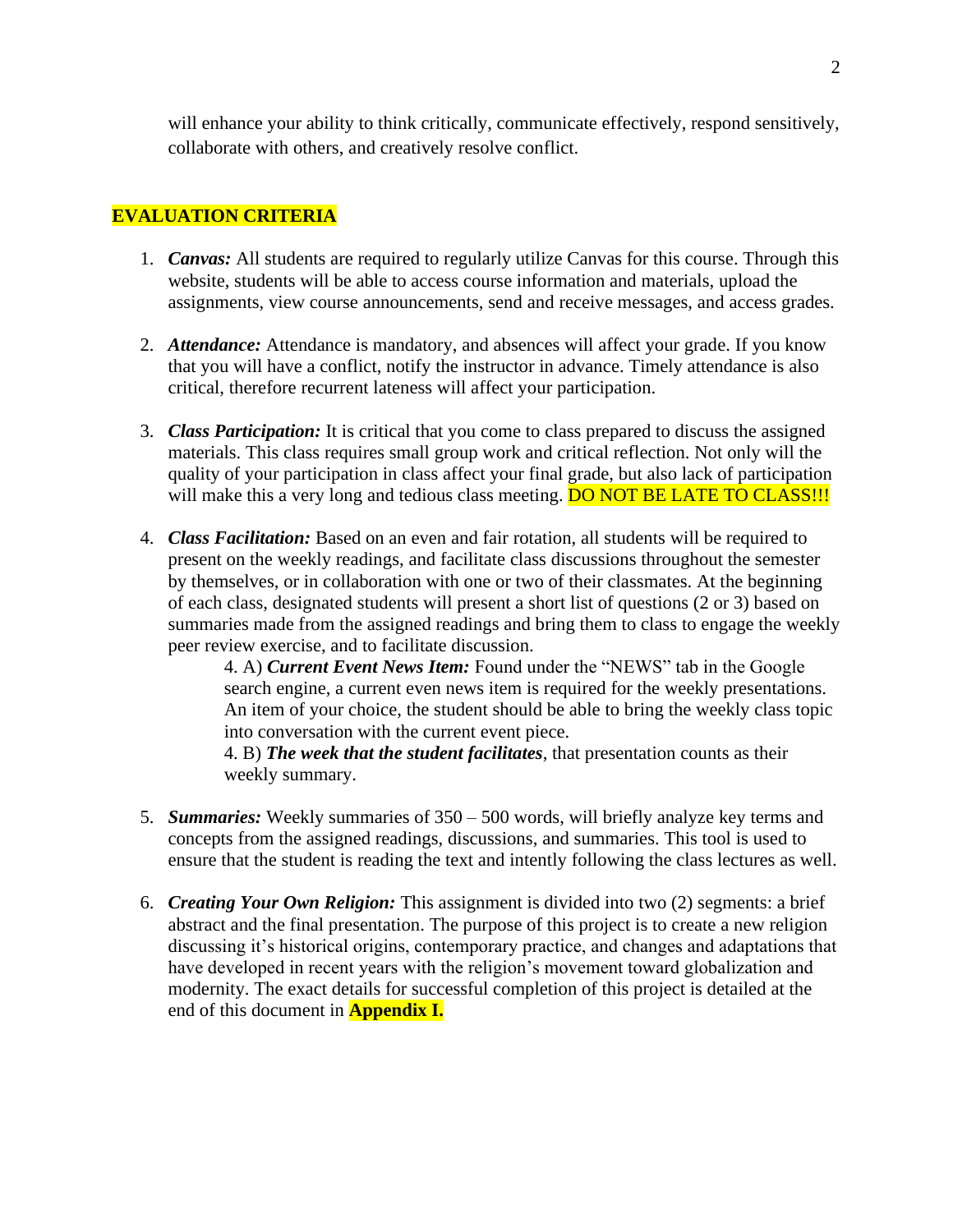# *\*Students are encouraged to make use of FIUs Center for Excellence in Writing at:* **https://writingcenter.fiu.edu/index.html**

# **GRADING CRITERIA**

| <b>COURSE REQUIREMENTS</b>              | <b>WEIGHT BY POINTS</b> |
|-----------------------------------------|-------------------------|
| <b>Class attendance</b>                 | 15                      |
| <b>Class participation/facilitation</b> | 25                      |
| <b>Summaries</b>                        | 25                      |
| <b>Create Your Own Religion Project</b> | 35                      |

# **GRADING GRID**

| <b>LETTER</b> | <b>RANGE</b> | <b>LETTER</b> | <b>RANGE</b> | <b>LETTER</b> | <b>RANGE</b> |
|---------------|--------------|---------------|--------------|---------------|--------------|
| <b>GRADE</b>  |              | <b>GRADE</b>  |              | <b>GRADE</b>  |              |
|               | 95-100       | $B-$          | 81-83        | D+            | 67-70        |
| A-            | 91-94        | $\sim$        | 77-80        |               | 64-66        |
| B+            | 87-90        |               | 74-76        | I)-           | $61-63$      |
|               | 84-86        |               | 71-73        |               | $>61$        |

| <b>LEWIS VALIGHN</b> | <b>Anthology of World Religions: Sacred Texts and Contemporary</b><br><b>Perspectives</b><br><b>By: Lewis Vaughn</b><br>MLA $(7th$ ed.) citation:<br>Vaughn, Lewis. Anthology of World Religions: Sacred Texts and<br>Contemporary Perspectives., 2017. Print. |
|----------------------|----------------------------------------------------------------------------------------------------------------------------------------------------------------------------------------------------------------------------------------------------------------|
|----------------------|----------------------------------------------------------------------------------------------------------------------------------------------------------------------------------------------------------------------------------------------------------------|

# *\*Additional readings will be assigned by the instructor during the semester.*

## **Gordon Rule Requirement**

As this is a Gordon Rule course, students will be required to write a minimum of two major assignments. Each paper will be at least 1500-2000 words, double spaced – approximately four (4) pages – 12-Pt Font, Times New Roman Font, and will be submitted through Turnitin. All source material must be cited correctly using MLA Style and long quotes should be avoided.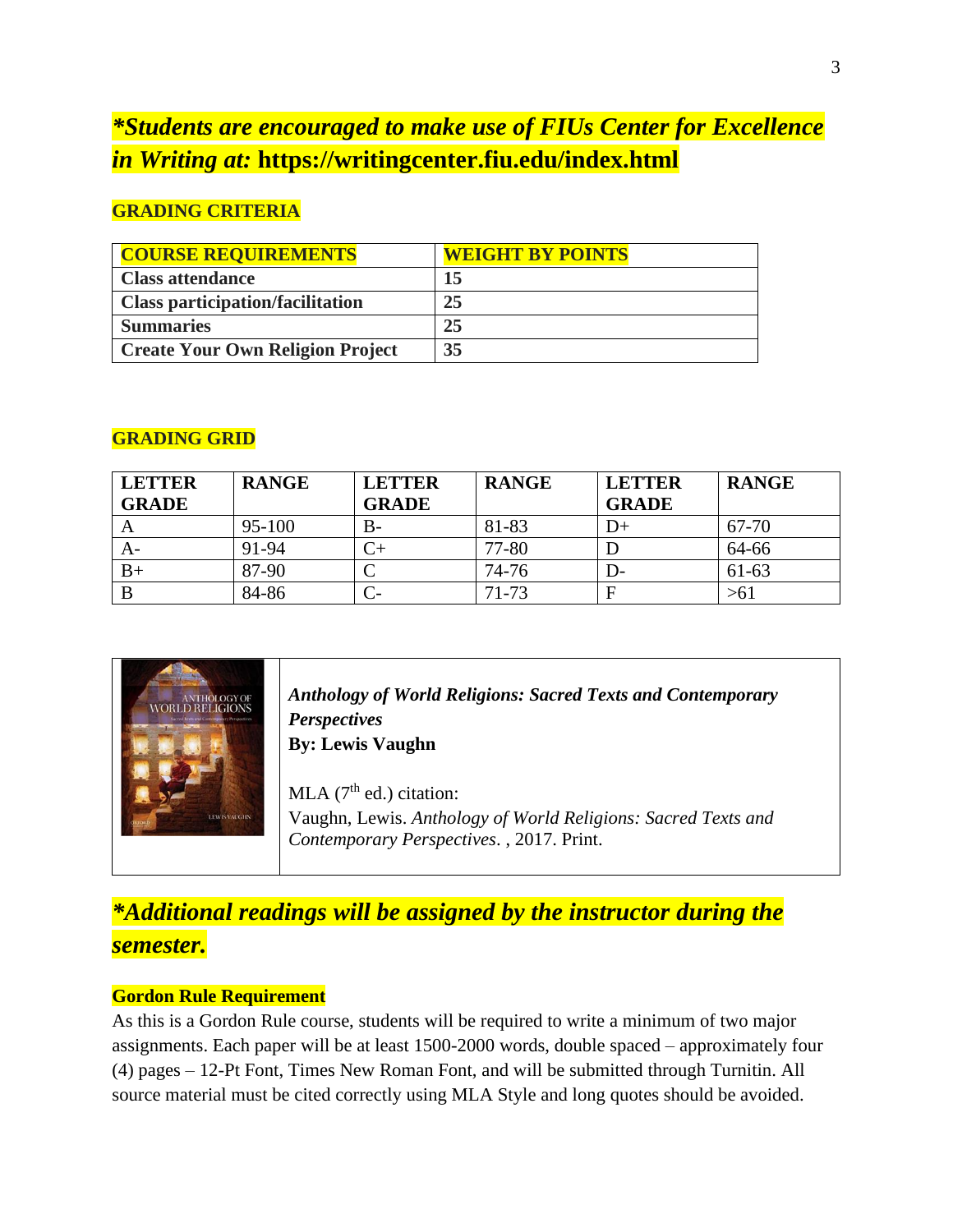Please be aware that papers with an originality score of over 35% similarity will be subject to additional scrutiny and may incur additional penalties, up to and including receiving an F (0 points).

## **Global Learning Objectives**

As a Global Learning course, students will be meet the following objectives through text readings, assignments, and class discussions:

- Students will be able to analyze topics in the field of religious studies from multiple perspectives.
- Students will be able to assess how global issues and trends are interrelated with the development and practice of religions
- Students will be able to demonstrate willingness to think creatively about religious issues in the contemporary world.

\*This course fulfills the **Gordon Rule requirement;** a **"C"** or better must be earned to receive credit for this course.

\*This course fulfills the **Global Learning Foundations requirement.**

To learn more about Global Learning requirements, please visit: <https://goglobal.fiu.edu/courses/graduation-requirement/>

## **Plagiarism**

Do you know what plagiarism is? Avoid the pitfalls of plagiarism by asking me, a representative from the writing center, or our library to explain. Many students end up plagiarizing material because they do not know what it entails. In short, plagiarism, or attempting to pass off another's work as your own, falls into three different categories:

- A written work that is entirely stolen from another source;
- Using quotations from another source without properly citing them; and
- Paraphrasing from another source without proper citations.

Students are expected to understand the definition of plagiarism. See the University Code of Academic Integrity at http://www.fiu.edu/~oabp/misconductweb/2codeofacainteg.htm if you need further clarification. Offenders will receive a grade of F (0 points) for the plagiarized assignment, and possibly for the course. Please be aware: Previously submitted papers are not allowed, even if it is your own work and even if you are retaking this class. You may not "reuse" papers.

**Accessibility and Accommodation**: The Disability Resource Center **(DRC)** collaborates with students, faculty, staff, and community members to create diverse learning environments that are usable, equitable, inclusive, and sustainable. The DRC provides FIU students with disabilities the necessary support to successfully complete their education and participate in activities available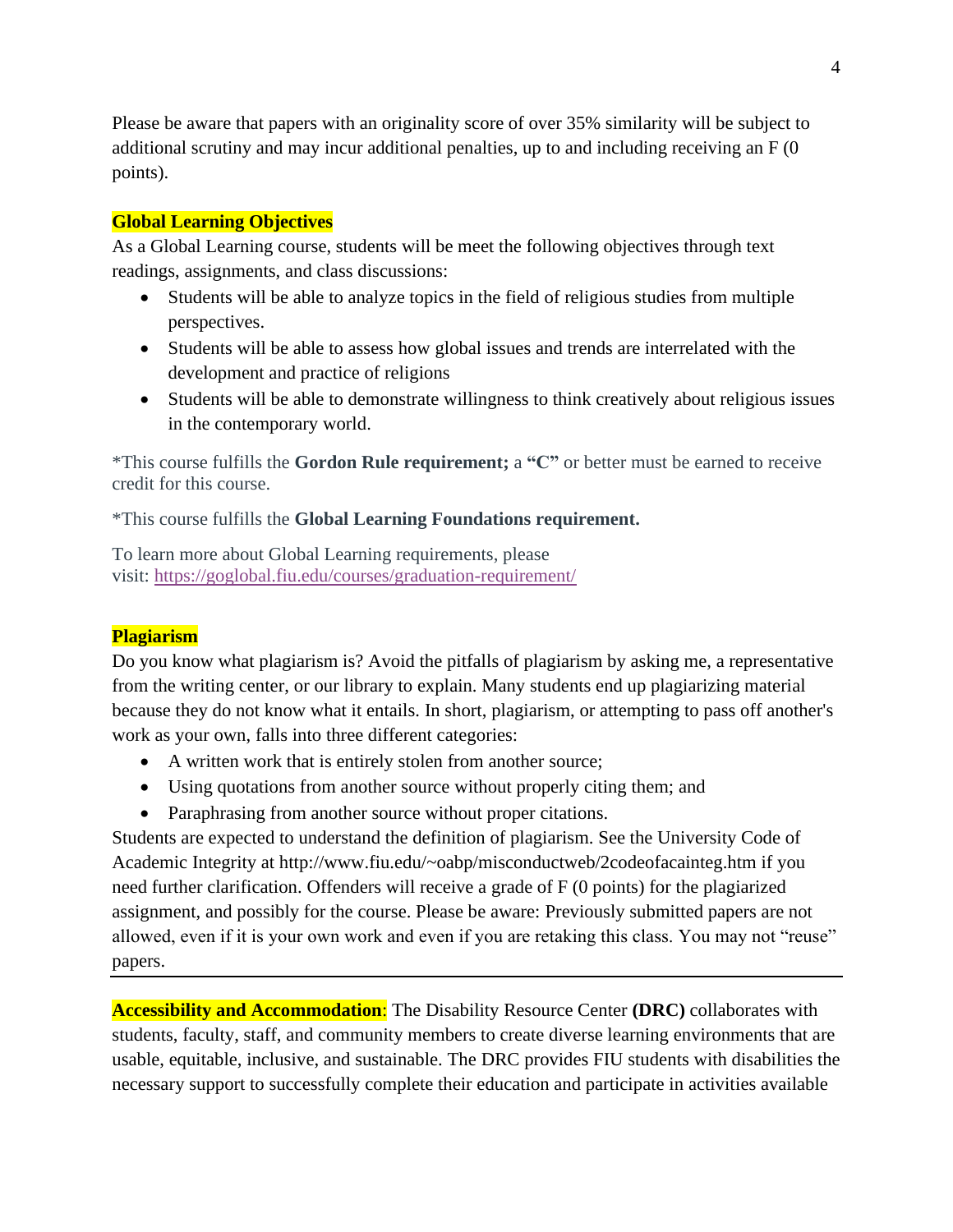to all students. If you have a diagnosed disability and plan to utilize academic accommodations, please contact the Center at (305) 348–3532 or visit its office at the Graham Center (GC) 190.

# **!\*!\*! IMPORTANT !\*!\*!**

*\* I DO NOT ALLOW the use of recording devices in my classroom at any time. The only exception to this is if the student requires academic accommodation as stated by the Disability Resource Center (DRC). In this case, the student is allowed and encouraged to record the lecture, however, the recorded information is for personal use and "will not be shared, duplicated or disseminated to others" as stated by the disability center.*

*\*\*This is a Cellphone FREE environment!!! DON'T TEXT AND LEARN, it's hazardous to your health!*

*\*\*\*SUBJECT TO CHANGE!!! Because teaching and learning are creative and fun processes, I reserve the ABSOLUTE right to amend, alter, change, transform, adapt, modify, readjust, and/or revise this syllabus AT ANY TIME.*

*\*\*\*\*ATHLETES: Please note, I have a great working relationship with Ayssa Roza, the Associate Director of the SAAC. With her I verify any absences, and meticulously discuss the performance of all the student-athletes in my classes. As an avid supporter of FIU Athletics in general, I ask you to please hold-up your end of the bargain and NOT FALL BEHIND! I ask that all travel and practice itineraries be presented to me during the first week of class.* 

# **WEEKLY SCHEDULE**

| <b>DATE</b> | <b>COURSE CONTENT</b>                                               |
|-------------|---------------------------------------------------------------------|
|             | <b>WELCOME AND INTRODUCTIONS!!!</b>                                 |
|             | 1/6: Professor/student meet and greet: Who are we? Why are we here? |
|             | What are we getting into? What should we walk away with?            |
|             | - In-depth review and discussion of syllabus                        |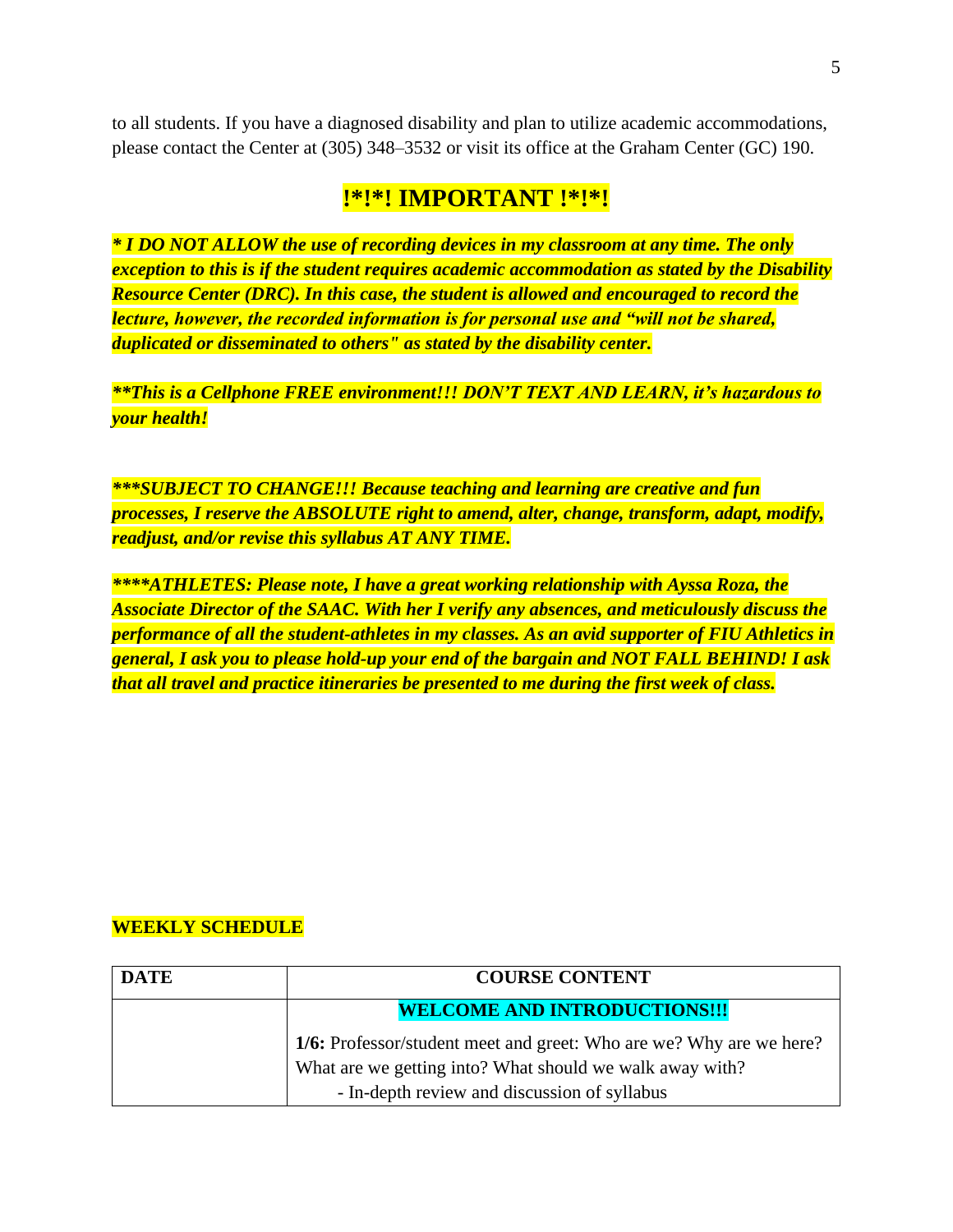| WEEK 1:<br>$JAN 6 - JAN 10$             | - What does religion mean to you?<br>- Learning to keep the peace!<br>1/8: Vaughn Chapter 1: The Beginning of Understanding<br>Review pgs.: 7 – Key Terms, 15 – Mircea Eliade, 23 – Karl Marx,<br>25 – Sigmund Freud<br>Student lead discussion of assigned reading<br>1/10: SUMMARY 1 DUE                     |
|-----------------------------------------|----------------------------------------------------------------------------------------------------------------------------------------------------------------------------------------------------------------------------------------------------------------------------------------------------------------|
| WEEK 2:<br><b>JAN 13 – JAN 17</b>       | 1/13: When God Was a Woman<br>Vaughn pgs. $26 - 28$ , Merlin Stone<br>1/15: Article: God Has Been a Woman Since the Beginning of Time<br>Student lead discussion of assigned reading<br>Current event news item<br>1/17: SUMMARY 2 DUE<br><b>Assign student-groups for class project</b>                       |
| WEEK 3:<br><b>JAN 20 - JAN 24</b>       | 1/20: Dr. Martin Luther King Day - NO CLASS<br>1/22: Indigenous Religions: American Indians<br>Vaughn pgs. 41–45, 65–67<br>Student lead discussion of assigned reading<br>$\overline{\phantom{a}}$<br>Current event news item<br>1/24: Article: Two Spirits, One Heart, Five Genders.<br><b>SUMMARY 3 DUE</b>  |
| <b>WEEK4:</b><br><b>JAN 27 – JAN 31</b> | 1/27 - 1/29: Indigenous Religions: African Diaspora/Afro-Brazilian<br><b>Candomble</b><br>Vaughn pgs. 67-71<br>Article: Candomblé Beads and Identity in Salvador Da Bahia, Brazil<br>Student lead discussion of assigned reading<br>Current event news item<br>1/31: SUMMARY 4 DUE<br>***ABSTRACT DUE IN CLASS |
| WEEK 5:<br>$FEB$ 3 – $FEB$ 7            | 2/3: Indigenous Religions: African Diaspora/Afro-Cuban Santería<br>Article: Odu in Motion: Embodiment, Autoethnography, and the<br>[un]texting of a Living Religious Practice<br>2/5: Divination<br>Student lead discussion of assigned reading<br>Current event news item<br>2/7: SUMMARY 5 DUE               |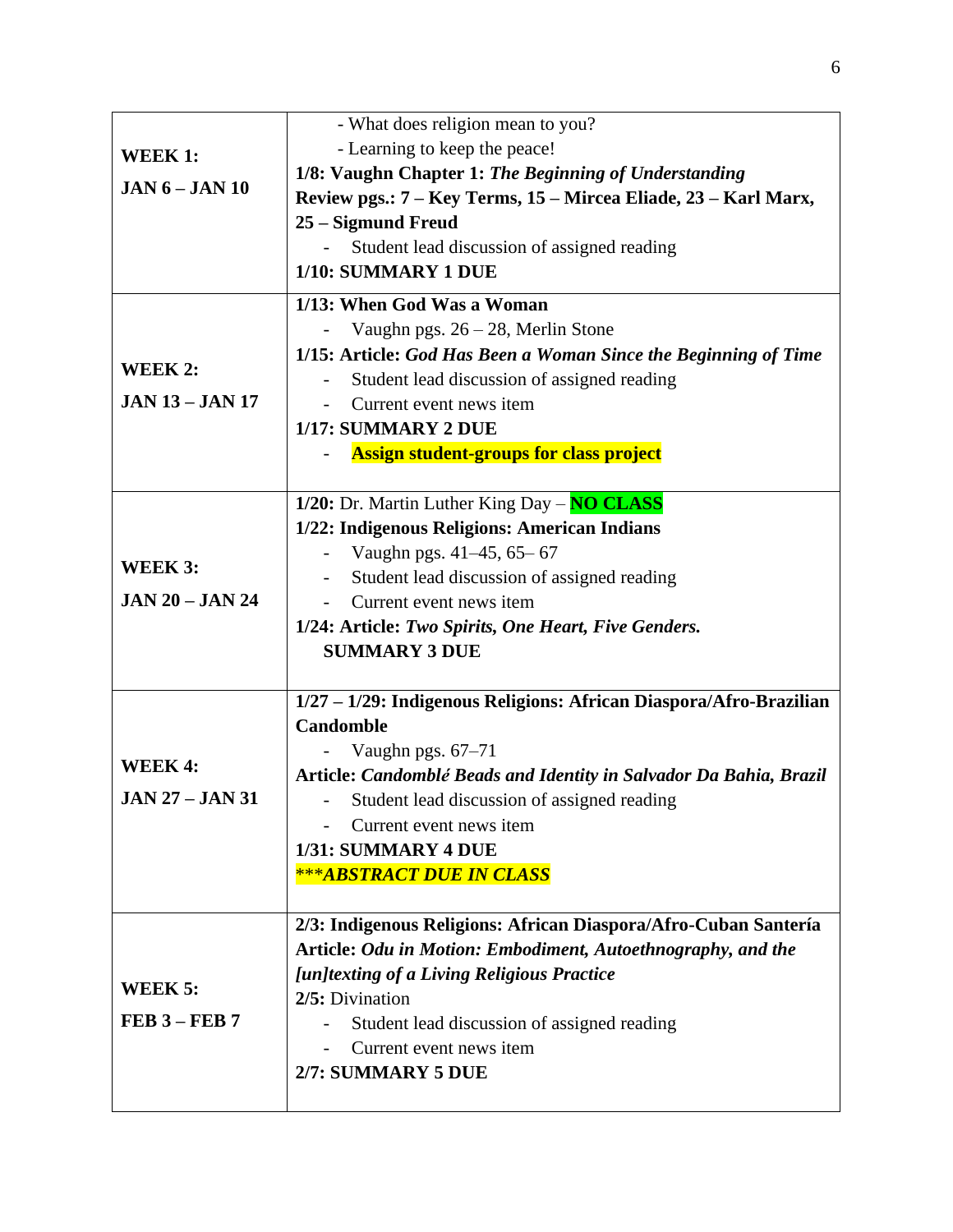|                        | 2/10: Indigenous Religions: African Diaspora/Haitian Vodou       |
|------------------------|------------------------------------------------------------------|
| WEEK 6:                | <b>Article: The Sign of the Loa</b>                              |
|                        | 2/12: Demystifying Vodou and Sacred Symbols                      |
| <b>FEB 10 - FEB 14</b> | Student lead discussion of assigned reading                      |
|                        | Current event news item                                          |
|                        | 2/14: SUMMARY 6 DUE                                              |
|                        |                                                                  |
|                        | 2/17-2/19: Indigenous Religions: African Diaspora/Rastafarianism |
| WEEK <sub>7</sub>      | Article: Words, Sounds, and Power in Jamaican Rastafari          |
|                        | Student lead discussion of assigned reading                      |
| <b>FEB 17 - FEB 21</b> | Current event news item                                          |
|                        | 2/21: SUMMARY 7 DUE                                              |
|                        |                                                                  |
|                        |                                                                  |
| WEEK 8                 |                                                                  |
| <b>FEB 24 - FEB 28</b> |                                                                  |
|                        |                                                                  |
|                        | $3/2 - 3/4$ : Hinduism                                           |
| WEEK 9                 | Vaughn pgs. 83–89, 113–116, 119–121, 124–126, 129–131            |
|                        | Student lead discussion of assigned reading                      |
| MAR $2 - MAR$ 6        | Current event news item                                          |
|                        | 3/6: SUMMARY 8 DUE                                               |
|                        |                                                                  |
|                        | $3/9 - 3/11$ : Jainism                                           |
| <b>WEEK10</b>          | Vaughn pgs. 133-142, 147-153                                     |
| $MAR 9 - MAR 13$       | Student lead discussion of assigned reading                      |
|                        | Current event news item                                          |
|                        | 3/13: SUMMARY 9 DUE                                              |
|                        |                                                                  |
|                        |                                                                  |
|                        | $3/16 - 3/18$ : Judaism                                          |
| <b>WEEK 11</b>         | Vaughn pgs. 325–333, 363–370, 377–381                            |
| <b>MAR 16 - MAR 20</b> | Student lead discussion of assigned reading                      |
|                        | Current event news item                                          |
|                        | <b>3/20: SUMMARY 11 DUE</b>                                      |
|                        | $3/23 - 3/25$ : Christianity                                     |
|                        | Vaughn pgs. 428 - 430                                            |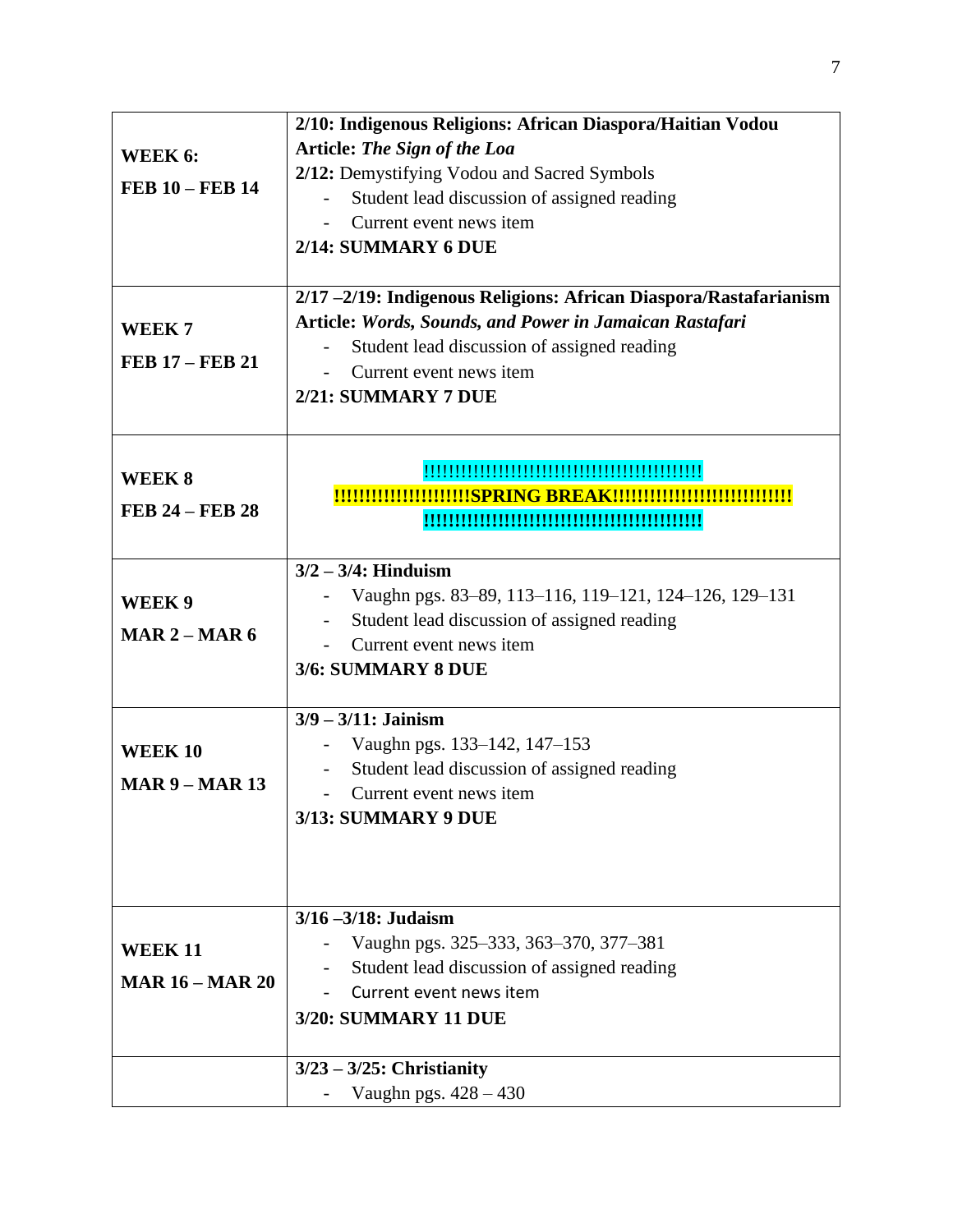| <b>WEEK12</b>          | Student lead discussion of assigned reading                 |
|------------------------|-------------------------------------------------------------|
| <b>MAR 23 – MAR 27</b> | Current event news item                                     |
|                        | <b>3/27: SUMMARY 12 DUE</b>                                 |
|                        |                                                             |
|                        |                                                             |
|                        | $3/30 - 4/1$ : Religious Pluralism                          |
| <b>WEEK 13</b>         | <b>Article:</b> How (not) to Talk About Religious Pluralism |
| MAR $30 - APR$ 3       | Student lead discussion of assigned reading                 |
|                        | Current event news item                                     |
|                        | 4/3: SUMMARY 13 DUE                                         |
|                        |                                                             |
|                        |                                                             |
|                        | $4/6 - 4/10$ : Synthesis Week                               |
| <b>WEEK 14</b>         | Student lead discussions of synthesis assignment            |
| $APR 6 - APR 10$       | 4/10: SYNTHESIS SUMMARY 14 DUE                              |
|                        |                                                             |
|                        |                                                             |
|                        |                                                             |
| <b>WEEK 15</b>         | <b>FINAL PRESENTATIONS WEEK</b>                             |
| <b>APR 13 - APR 17</b> |                                                             |
|                        | <b>CHECK FIU ONESTOP FOR FINALS SCHEDULE</b>                |
| <b>FINALS WEEK</b>     | https://onestop.fiu.edu/academic-calendar/                  |
| $APR 20 - 25$          |                                                             |
|                        |                                                             |
|                        | !!!!!!!!!!!THANK YOU FOR AN AWESOME SEMESTER!!!!!!!!!       |

**WEEK 2:** Hastings, Christobel. "God Has Been a Woman Since the Beginning of Time." *Vice*, 17 Aug. 2018, www.vice.com/en\_us/article/paw8bv/god-is-a-woman-history-goddessworship-ariana-grande.

[https://www.vice.com/en\\_us/article/paw8bv/god-is-a-woman-history-goddess-worship-ariana](https://www.vice.com/en_us/article/paw8bv/god-is-a-woman-history-goddess-worship-ariana-grande)[grande](https://www.vice.com/en_us/article/paw8bv/god-is-a-woman-history-goddess-worship-ariana-grande)

**WEEK 3**: Brayboy, Duane. "Two Spirits, One Heart, Five Genders." IndianCountryToday.com, September 7, 2017.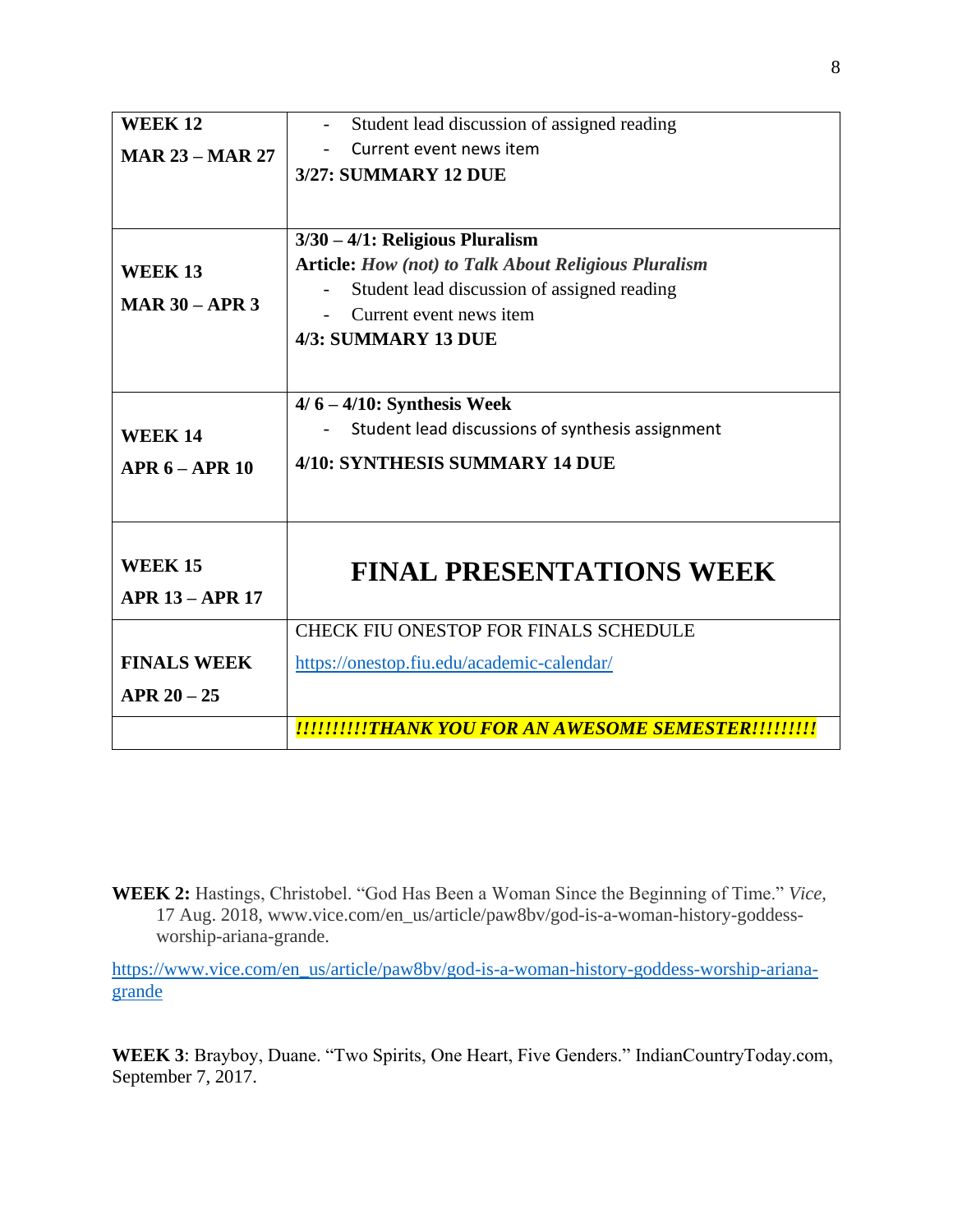https://newsmaven.io/indiancountrytoday/archive/two-spirits-one-heart-five-genders-9UH\_xnbfVEWQHWkjNn0rQQ

**WEEK 4:** Shirey, Heather. "Candomblé Beads and Identity in Salvador Da Bahia, Brazil." *Nova Religio: Nr: the Journal of Alternative and Emergent Religions*. 16 (2012): 36-60. Print.

[http://www.iupui.edu/~womrel/REL%20300%20Spirit/REL%20300\\_Spirit/CandombleBeads&I](http://www.iupui.edu/~womrel/REL%20300%20Spirit/REL%20300_Spirit/CandombleBeads&Identity.pdf) [dentity.pdf](http://www.iupui.edu/~womrel/REL%20300%20Spirit/REL%20300_Spirit/CandombleBeads&Identity.pdf)

**WEEK 5**: Fernández, Alexander. "Odu in Motion: Embodiment, Autoethnography, and the [un]texting of a Living Religious Practice." *Chiricú Journal: Latina/o Literatures, Arts, and Cultures*. 2.1 (2017): 101. Print.

[https://muse-jhu-edu.ezproxy.fiu.edu/article/681948?](https://muse-jhu-edu.ezproxy.fiu.edu/article/681948)

**WEEK 6:** Mohammed, Patricia. "The Sign of the Loa." *Small Axe : a Journal of Criticism*. (1997): 124-149. Print.

[https://muse-jhu-edu.ezproxy.fiu.edu/article/187927?](https://muse-jhu-edu.ezproxy.fiu.edu/article/187927)

**WEEK 7**: Dolin, Kasey Qynn. "Words, Sounds, and Power in Jamaican Rastafari." *MACLAS Latin American Essays*, 2001, p. 55+. *Gale General OneFile*

[https://go-gale-](https://go-gale-com.ezproxy.fiu.edu/ps/retrieve.do?tabID=T002&resultListType=RESULT_LIST&searchResultsType=SingleTab&searchType=AdvancedSearchForm¤tPosition=1&docId=GALE%7CA92615133&docType=Article&sort=RELEVANCE&contentSegment=ZGPP-MOD1&prodId=ITOF&contentSet=GALE%7CA92615133&searchId=R1&userGroupName=miam11506&inPS=true)

[com.ezproxy.fiu.edu/ps/retrieve.do?tabID=T002&resultListType=RESULT\\_LIST&searchResult](https://go-gale-com.ezproxy.fiu.edu/ps/retrieve.do?tabID=T002&resultListType=RESULT_LIST&searchResultsType=SingleTab&searchType=AdvancedSearchForm¤tPosition=1&docId=GALE%7CA92615133&docType=Article&sort=RELEVANCE&contentSegment=ZGPP-MOD1&prodId=ITOF&contentSet=GALE%7CA92615133&searchId=R1&userGroupName=miam11506&inPS=true) [sType=SingleTab&searchType=AdvancedSearchForm&currentPosition=1&docId=GALE%7CA](https://go-gale-com.ezproxy.fiu.edu/ps/retrieve.do?tabID=T002&resultListType=RESULT_LIST&searchResultsType=SingleTab&searchType=AdvancedSearchForm¤tPosition=1&docId=GALE%7CA92615133&docType=Article&sort=RELEVANCE&contentSegment=ZGPP-MOD1&prodId=ITOF&contentSet=GALE%7CA92615133&searchId=R1&userGroupName=miam11506&inPS=true) [92615133&docType=Article&sort=RELEVANCE&contentSegment=ZGPP-](https://go-gale-com.ezproxy.fiu.edu/ps/retrieve.do?tabID=T002&resultListType=RESULT_LIST&searchResultsType=SingleTab&searchType=AdvancedSearchForm¤tPosition=1&docId=GALE%7CA92615133&docType=Article&sort=RELEVANCE&contentSegment=ZGPP-MOD1&prodId=ITOF&contentSet=GALE%7CA92615133&searchId=R1&userGroupName=miam11506&inPS=true)[MOD1&prodId=ITOF&contentSet=GALE%7CA92615133&searchId=R1&userGroupName=mi](https://go-gale-com.ezproxy.fiu.edu/ps/retrieve.do?tabID=T002&resultListType=RESULT_LIST&searchResultsType=SingleTab&searchType=AdvancedSearchForm¤tPosition=1&docId=GALE%7CA92615133&docType=Article&sort=RELEVANCE&contentSegment=ZGPP-MOD1&prodId=ITOF&contentSet=GALE%7CA92615133&searchId=R1&userGroupName=miam11506&inPS=true) [am11506&inPS=true](https://go-gale-com.ezproxy.fiu.edu/ps/retrieve.do?tabID=T002&resultListType=RESULT_LIST&searchResultsType=SingleTab&searchType=AdvancedSearchForm¤tPosition=1&docId=GALE%7CA92615133&docType=Article&sort=RELEVANCE&contentSegment=ZGPP-MOD1&prodId=ITOF&contentSet=GALE%7CA92615133&searchId=R1&userGroupName=miam11506&inPS=true)

**WEEK 13:** Walker, Andrew T. "How (Not) to Talk about Religious Pluralism,"

<https://erlc.com/resource-library/articles/how-not-to-talk-about-religious-pluralism>

# **APPENDIX I FLORIDA INTERNATIONAL UNIVERSITY**  Studies in World Religions REL 3308-U05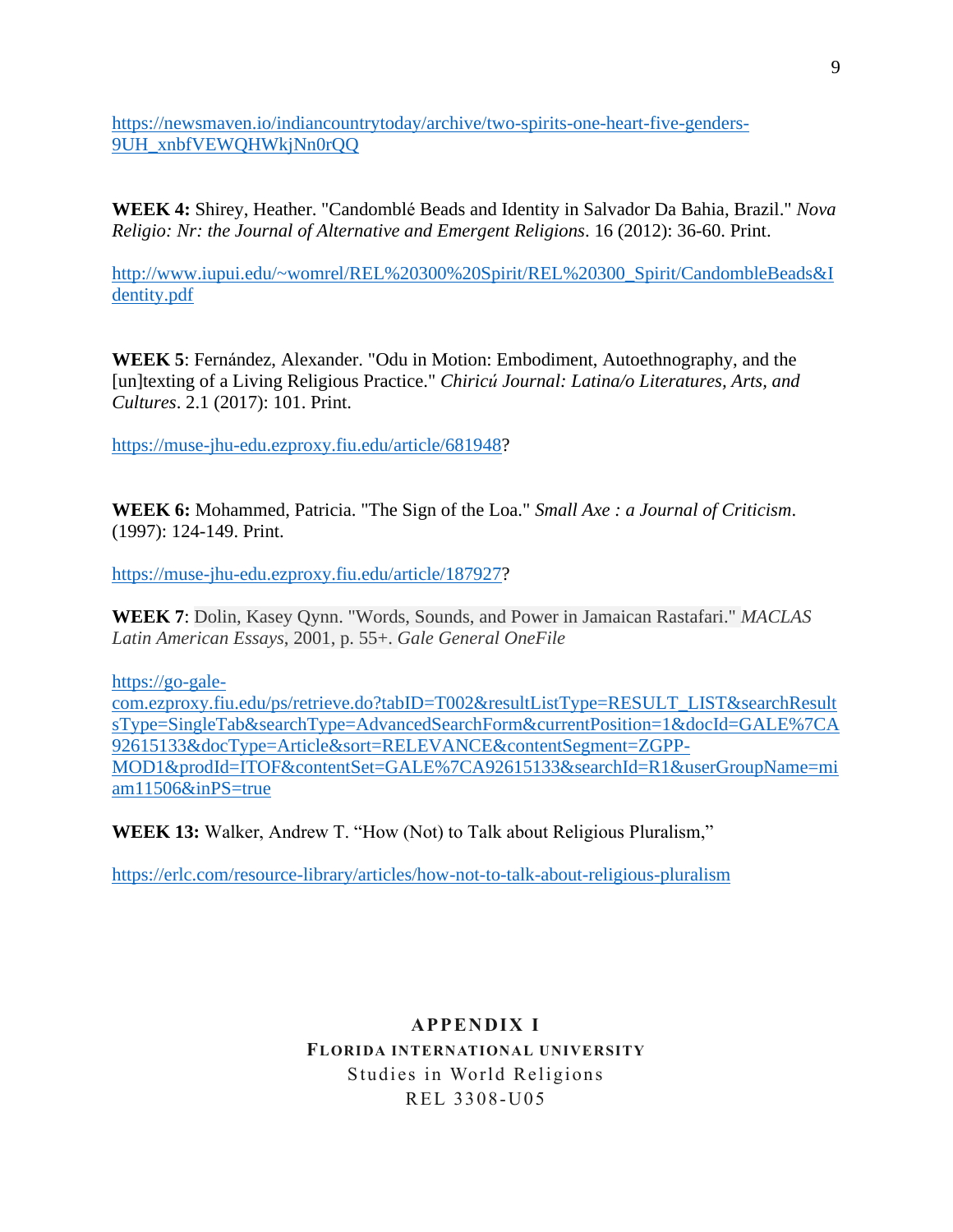# Fall 2019 **Creating Your Own Religion Project Part I&II**

The purpose of this project is to create a new religion discussing it's historical origins, contemporary practice, and changes and adaptations that have developed in recent years with the religion's movement toward globalization and modernity using an anthropological design, specifically ethnography, or a research method where **researchers observe and/or interact with a study's participants in their real-life environment.** Accordingly, student-groups will present their created religions as if they had lived among the group or visited regularly in order to devise a sound ethnographic analysis. The following is a link that can help to better understand the ethnographic method of anthropological research necessary to successfully complete this project. BTW, it's the only video that I found to be uncomplicated!!!

### <https://www.youtube.com/watch?v=6lIzz3DlEWQ>

By the second week of classes, student-groups will come to class prepared to hand in a short abstract of an idea for their project. It is helpful to think about a known religion, one that is not necessarily personal to you, or any of the ones made available in the reading materials assigned for this class and use this information as a tool to structure your own religion. Though this assignment allows you to extract ideas and doctrines from established religious cultures, your final work must be completely unique, innovative, compelling, and creative.

#### *Here are the topics that abstract of your project should address:*

- Name of your religion (tentative)
- Give a detailed creation myth for your religion (brief)
- Main belief/s of your religion (doctrines)
- Holy figure/deities/gods

**\*You should briefly describe as much as possible your religion with examples, details, and stories.** 

\*\***No more that 300 typed words, Times New Roman style, 12pt font, and double spaced**

#### *Part II:* **The Final Product**

For Part II of your project, student-groups will do a formal oral presentation of their work for their classmates and invited guests (PowerPoints are optional, but helpful, and nice to look at). Please feel free to explore your creativity as much as you want! The aim of this section of the assignment is to assist you in learning how to turn the written word into an artistically designed mental picture that serves as both an instructional and educational product. Cyberspace will provide you with a plethora of material in order for your project to be successful, so navigate somewhat unreservedly.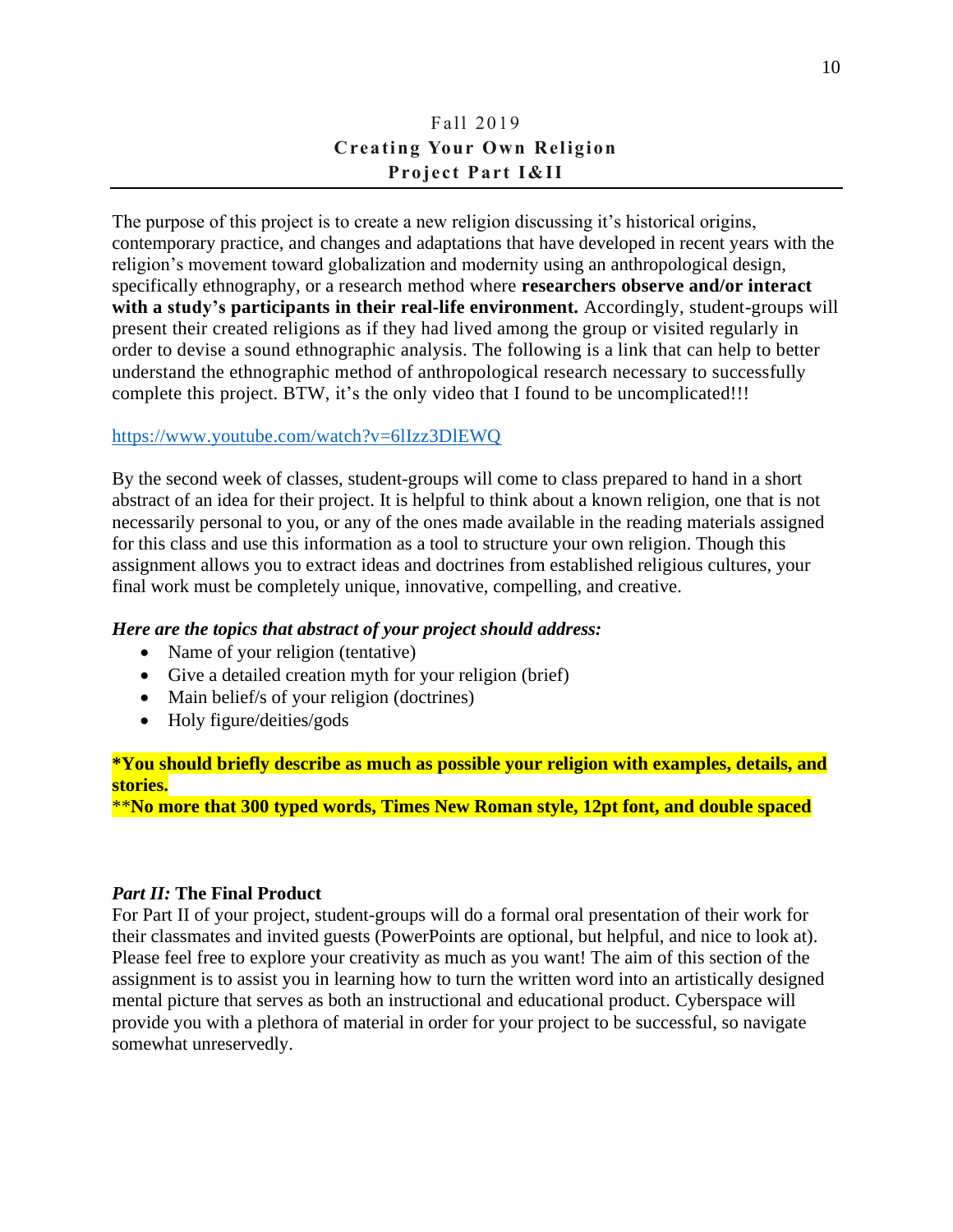### *Order of Presentation (PowerPoints are optional)*

The following are the criteria that should be developed thoroughly and comprehensively for your final project to be successful.

- 1) The name of the religion what are the origins and meanings of the name?
- 2) Why did you choose this religious group for this ethnographic project?
- 3) What is the history of the religion? Give a detailed creation myth for your religion.
- 4) Approximately when (what century) and how was this religion or philosophy established?
- 5) What region of the world is home to your religion?
- 6) Main beliefs of your religion (doctrines)?
- 7) Holy figure/deities/gods, priesthood, adherents?
- 8) What is the demographic of this religious culture?
- 9) Rituals/ceremonies/initiations/rites of passage?
- 10) Sacred text/oral tradition?
- 11) Sacred symbol/s?
- 12) Foods/dietary dictums?
- 13) Dress/particular garments or ritual wear?
- 14) Language?
- 15) This religion has been subdivided throughout time. What caused these divisions? What are the newly established subgroups? How do these differ from the original culture? What were the results of the divisions occurring?
- 16) Were there important changes as the faith globalized, or spread from one place to another? How did it spread and who made that possible? Were there conflicts between this faith and others with its movement and migrations, and what were the consequences?
- 17) What is the current state of the faith? Would the original founder or leaders recognize it as it is practiced today? What elements have remained throughout the centuries?
- 18) How does your religion engage other world religions? You must address major continuities here if you have not already done so for your religion, as in which beliefs and practices have persisted (Hint: It may not be "all of them").
- 19)Conclusion: The student-group will present their individual thoughts regarding the religious culture studied. The points of view can be as open and candid as desired.

## *A final written synopsis of you overall project is due physically to the professor the last day of class.*

*You will be speaking to your classmates* – peers and colleagues – so if you have a naturally quiet voice, a tendency to speak very quickly, or a tendency to mumble, work on that while you rehearse. Practice making eye contact versus looking at your notes or the computer screen the majority of the time. Plan on asking audience members if they have any questions at the end of your presentation.

*A warning to students who put off work:* **DO NOT PROCRASTINATE!** Staying home to finish a project is the same as skipping class, and this will count against your grade, and it is a bad coping strategy for when you are stressed. Smart is as smart does – start your research and your work early so procrastination will not happen to you!